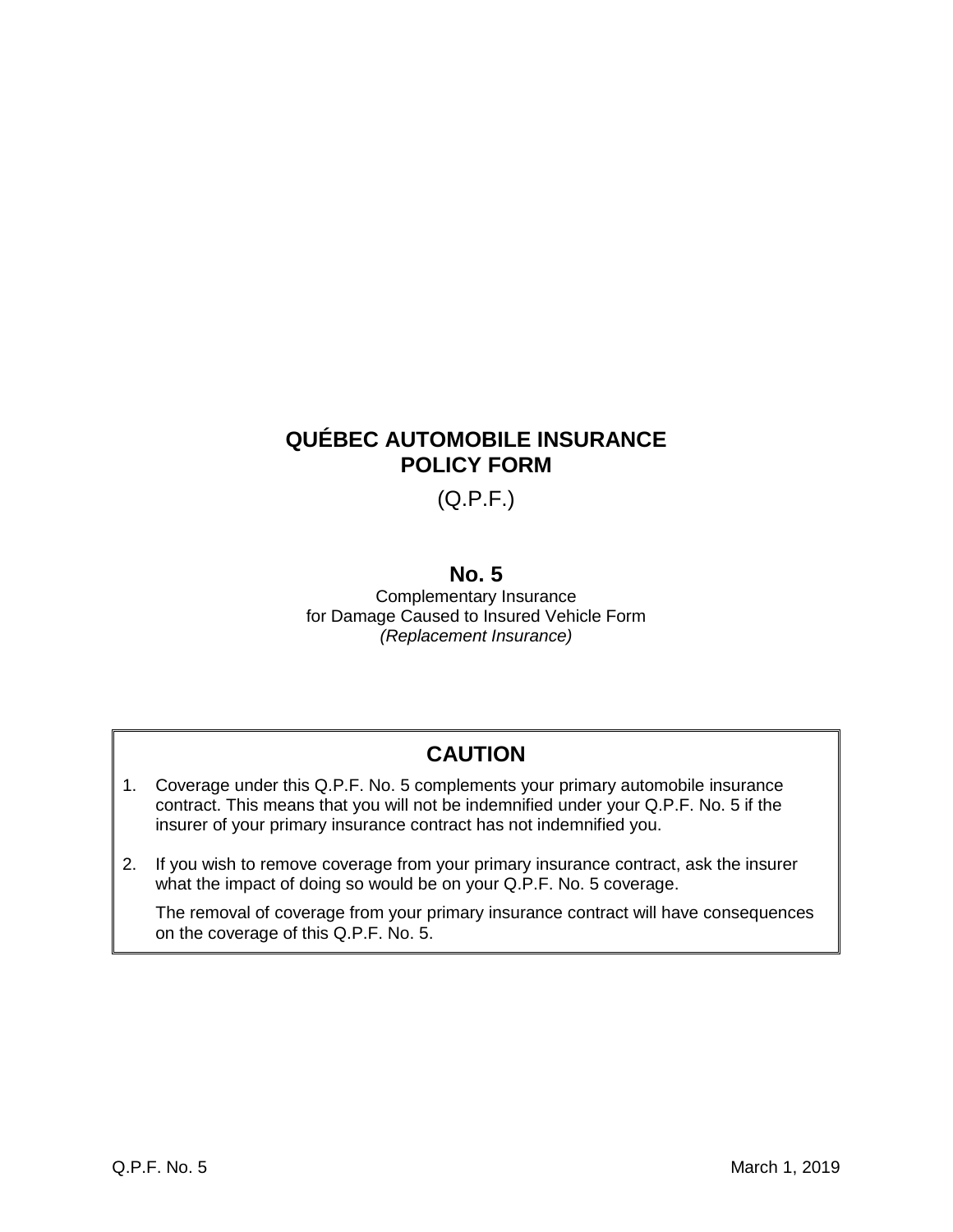### **Table of Contents**

| 1.<br>2.             |                                                                                                                                                             |  |  |  |  |  |
|----------------------|-------------------------------------------------------------------------------------------------------------------------------------------------------------|--|--|--|--|--|
|                      |                                                                                                                                                             |  |  |  |  |  |
|                      |                                                                                                                                                             |  |  |  |  |  |
| 1.<br>2.<br>3.       |                                                                                                                                                             |  |  |  |  |  |
| 4.                   |                                                                                                                                                             |  |  |  |  |  |
|                      |                                                                                                                                                             |  |  |  |  |  |
|                      |                                                                                                                                                             |  |  |  |  |  |
| 1.<br>2.<br>3.       |                                                                                                                                                             |  |  |  |  |  |
|                      |                                                                                                                                                             |  |  |  |  |  |
| 1.<br>2.<br>3.       |                                                                                                                                                             |  |  |  |  |  |
|                      | EFFECTIVE DATE, RENEWAL AND EXPIRY OF INSURANCE CONTRACT 13                                                                                                 |  |  |  |  |  |
| 1.<br>2.<br>3.<br>4. | CANCELLATION OF INSURANCE CONTRACT (ENDING OF INSURANCE CONTRACT) 13<br>4.3 Cancellation following removal of coverage under primary insurance contract  14 |  |  |  |  |  |
|                      |                                                                                                                                                             |  |  |  |  |  |
|                      |                                                                                                                                                             |  |  |  |  |  |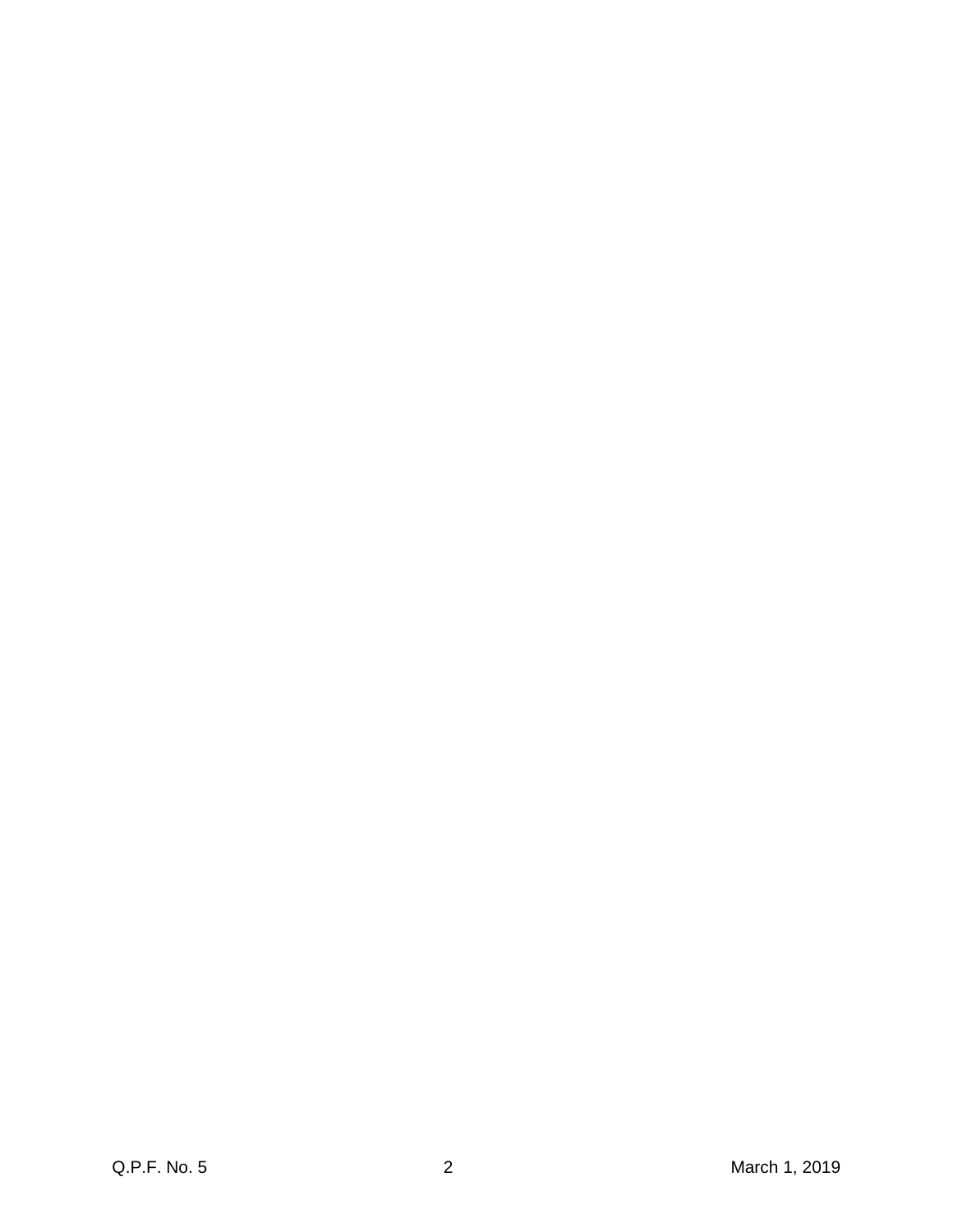## <span id="page-3-0"></span>**INTRODUCTION**

<span id="page-3-1"></span>The following provides general explanations concerning the insurance contract to make it easier to understand. These explanations must not be used to create any right or coverage.

In case of ambiguity or discrepancy between the introduction and the laws applicable to the insurance contract, the terms of the laws will prevail.

## 1. Documents included in insurance contract

The following documents form part of the insurance contract:

This document, i.e., the "Québec Automobile Insurance Policy Form  $(Q.P.F.)$  No.  $5 -$ *Complementary Insurance for Damage Caused to Insured Vehicle Form* (*Replacement Insurance*)," a standard document approved by the *Autorité des marchés financiers*.

Note that the "*Declarations*" section of this insurance policy contains information specific to the **named insured**.

▪ **Endorsement** (Q.E.F.) No. 5-25 entitled "*Modified Declarations Endorsement*," if mentioned in Item 4, "*Declarations."*

## <span id="page-3-2"></span>2. Understanding the insurance contract

Coverage under the insurance contract is limited to complementing coverage under the **primary insurance contract**, unless otherwise indicated in this contract.

Below is useful information to help understand the insurance contract:

- Refer to the "*Table of Contents*" to see how the insurance contract is structured and to locate specific information.
- Words and expressions in bold throughout this document and in the **endorsement** are explained in the "*Definitions*" section.
- The insurance contract must be read as a whole. Consequently, clauses must be interpreted as they relate to each other and considering the entire insurance contract.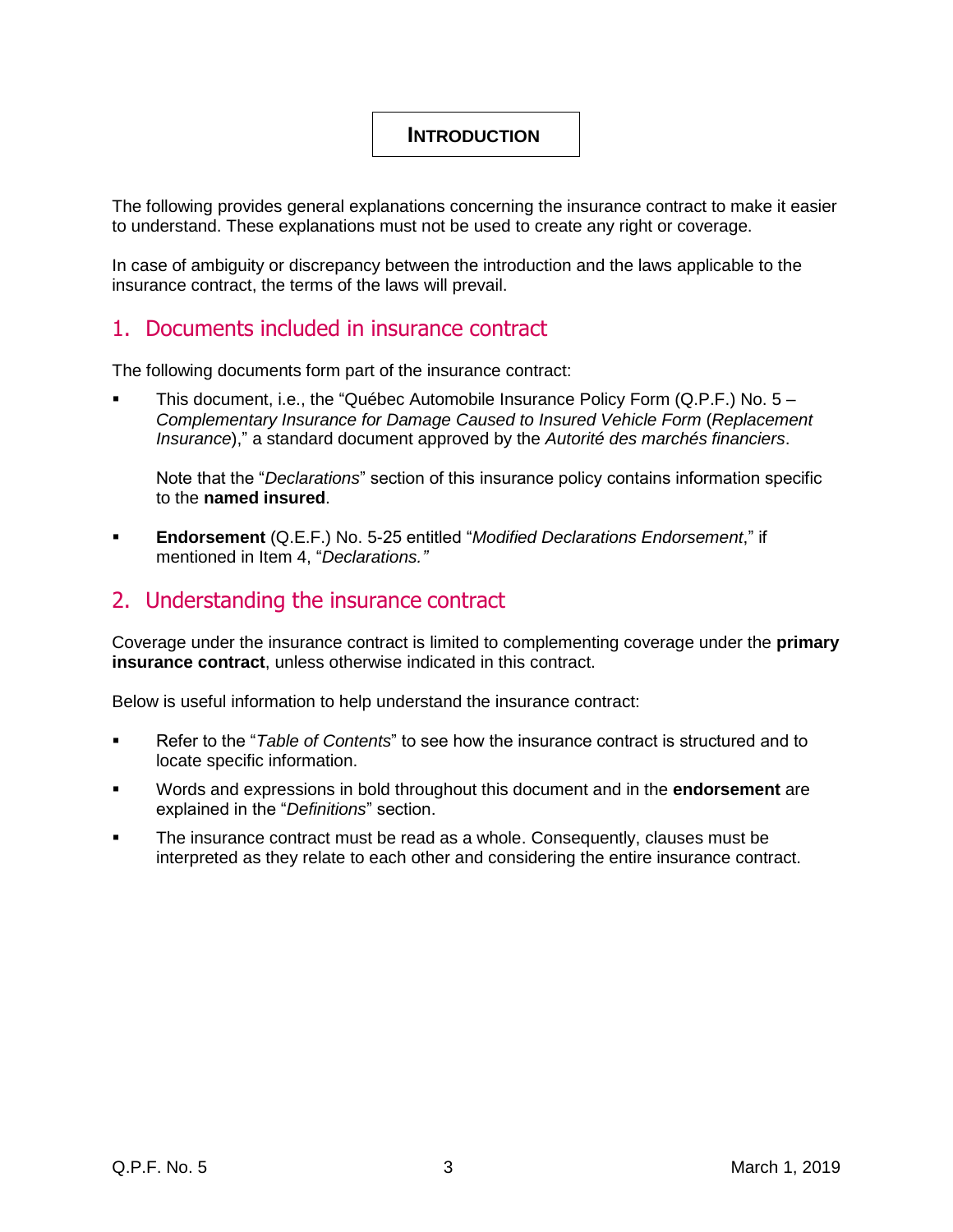## <span id="page-4-0"></span>**DECLARATIONS**

## ITEM 1

## Name and address of the **named insured**:

The **described vehicle** is and will be mainly used, stored and parked in the town/city and province shown in Item 1. The **named insured** must declare if this is not the case.

## ITEM 2

### Contract period:

From  $*$  to  $*$  exclusively.

\*at 12:01 A.M. standard time at the address of the **named insured**.

## ITEM 3

### Particulars of the **described vehicle**:

| YEAR                                                                   | <b>MAKE</b> | <b>MODEL</b> | <b>IDENTIFICATION</b><br><b>NUMBER</b> | <b>DATE</b><br><b>PURCHASED OR</b><br><b>LEASED</b> | <b>VEHICLE CONDITION</b><br>(new,<br>demonstrator or<br>used) | <b>PURCHASE</b><br><b>PRICE</b> |  |  |
|------------------------------------------------------------------------|-------------|--------------|----------------------------------------|-----------------------------------------------------|---------------------------------------------------------------|---------------------------------|--|--|
|                                                                        |             |              |                                        |                                                     |                                                               | Ψ                               |  |  |
| Purchase $\square$<br>Contract of leasing<br>Long-term lease<br>$\Box$ |             |              |                                        |                                                     |                                                               |                                 |  |  |

## ITEM 4

### Applicable coverage:

The coverages apply to the **described vehicle** according to its condition and for which an **insurance premium** is shown in the table below:

| <b>CONDITION OF DESCRIBED VEHICLE</b>                                   |  | <b>INSURANCE PREMIUM</b> |  |  |  |
|-------------------------------------------------------------------------|--|--------------------------|--|--|--|
| <b>NEW VEHICLE</b>                                                      |  |                          |  |  |  |
| <b>DEMONSTRATOR VEHICLE</b><br>with no more than  km<br>on the odometer |  |                          |  |  |  |
| USED VEHICLE                                                            |  |                          |  |  |  |
| Due date for payment of insurance premium: __                           |  |                          |  |  |  |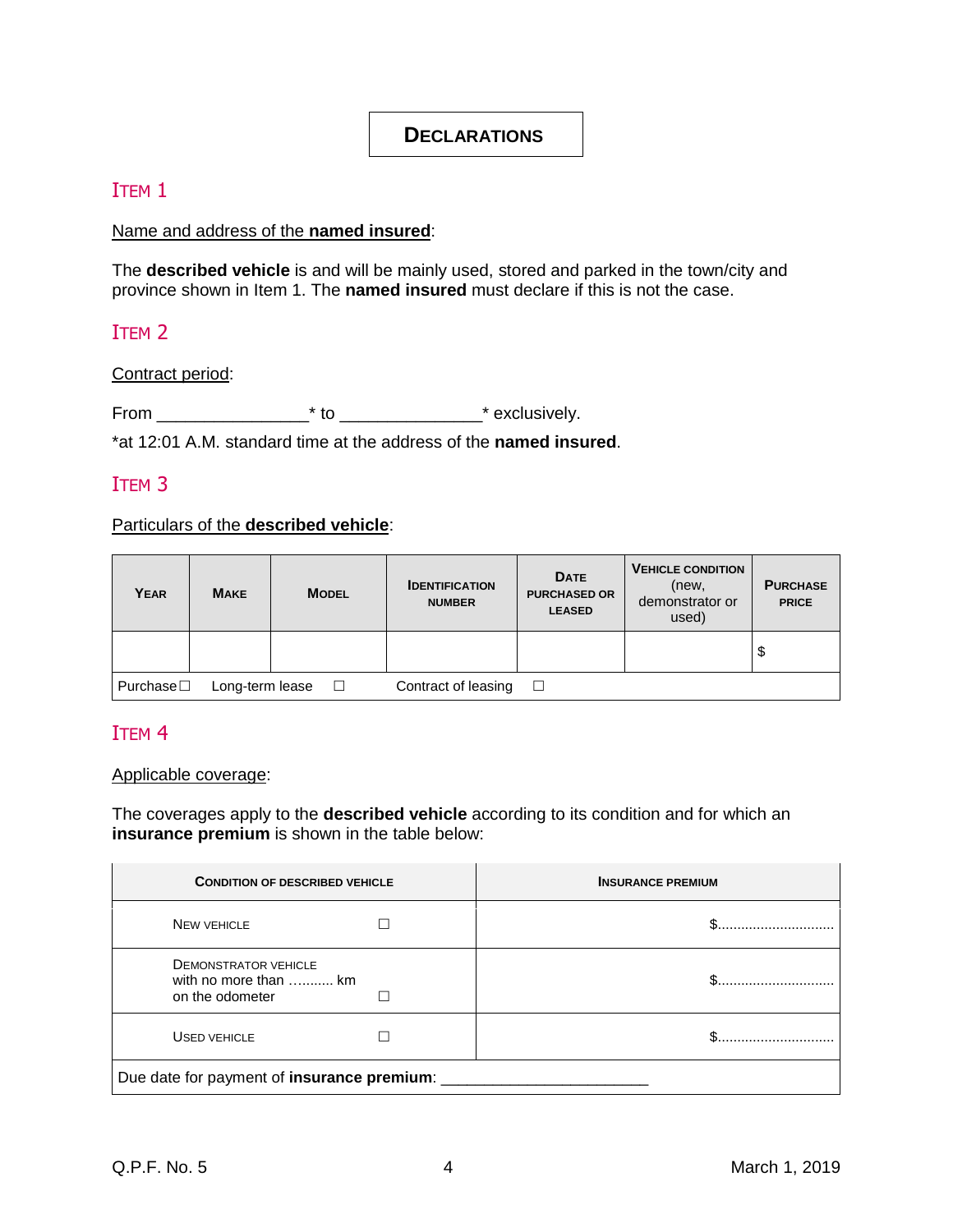# ITEM 5

Important statements for analyzing the risk:

# ITEM 6

Information for the **named insured**:

Name of agent, insurance broker or distributor:

Address of agent, insurance broker or distributor: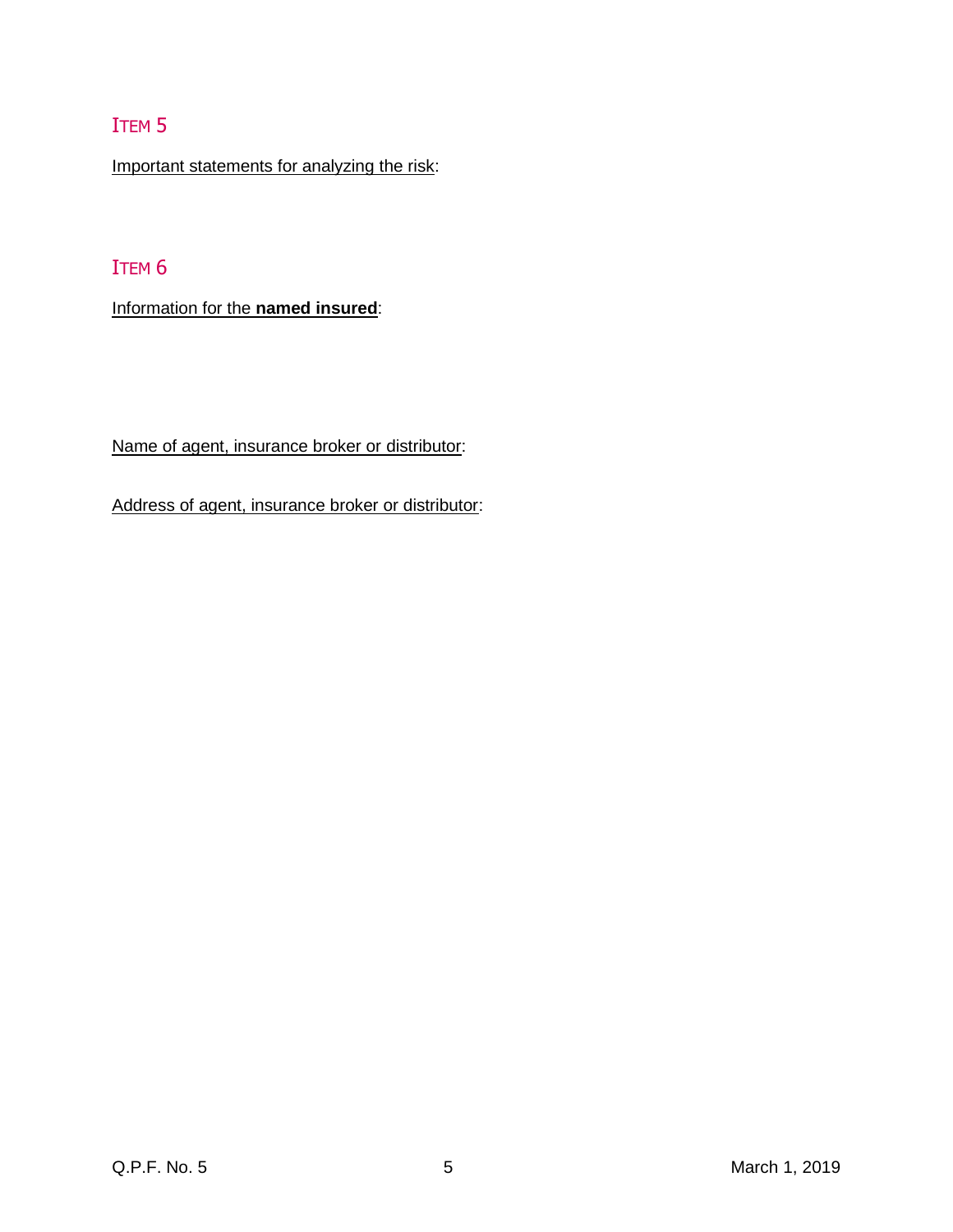## <span id="page-6-0"></span>**DESCRIPTION OF COVERAGES**

The insurance contract covers the same perils as those covered by the **primary insurance contract**. It provides for the payment of an indemnity following the replacement of:

- the **described vehicle** in the event of **total loss**;
- damaged parts in the event of partial loss.

Coverage under the insurance contract is limited to complementing coverage under the **primary insurance contract**, unless otherwise indicated in this contract.

# <span id="page-6-1"></span>1. Coverage in event of total loss of described vehicle

### <span id="page-6-2"></span>1.1 NEW OR DEMONSTRATOR VEHICLE

In the event of **total loss**, the **insurer** agrees to pay an indemnity only when the **named insured** replaces the **described vehicle**.

#### Calculation of indemnity

The **insurer** agrees to pay an indemnity equal to the difference between:

- the "actual cash value" determined by the **primary insurer**; and
- the value of a **replacement vehicle**.

If no **replacement vehicle** is available, the indemnity will be determined based on the value of an **equivalent vehicle**, in which case that value must be used in the calculation above.

The **named insured** may also replace the **described vehicle** with:

- a vehicle of lower value, in which case the value of that vehicle must be used in the calculation above. The **insurer** will not pay the difference between the value of a **replacement vehicle** or an **equivalent vehicle**, as applicable, and that of the lower value vehicle;
- a vehicle of higher value. The **named insured** must bear any amount over and above the value of a **replacement vehicle** or an **equivalent vehicle**, as applicable.

Any amount not paid by the **insurer** will be borne by the **named insured**.

### <span id="page-6-3"></span>1.2 USED VEHICLE

In the event of **total loss**, the **insurer** agrees to pay an indemnity only when the **named insured** replaces the **described vehicle**.

#### Calculation of indemnity

The **insurer** agrees to pay an indemnity equal to the difference between: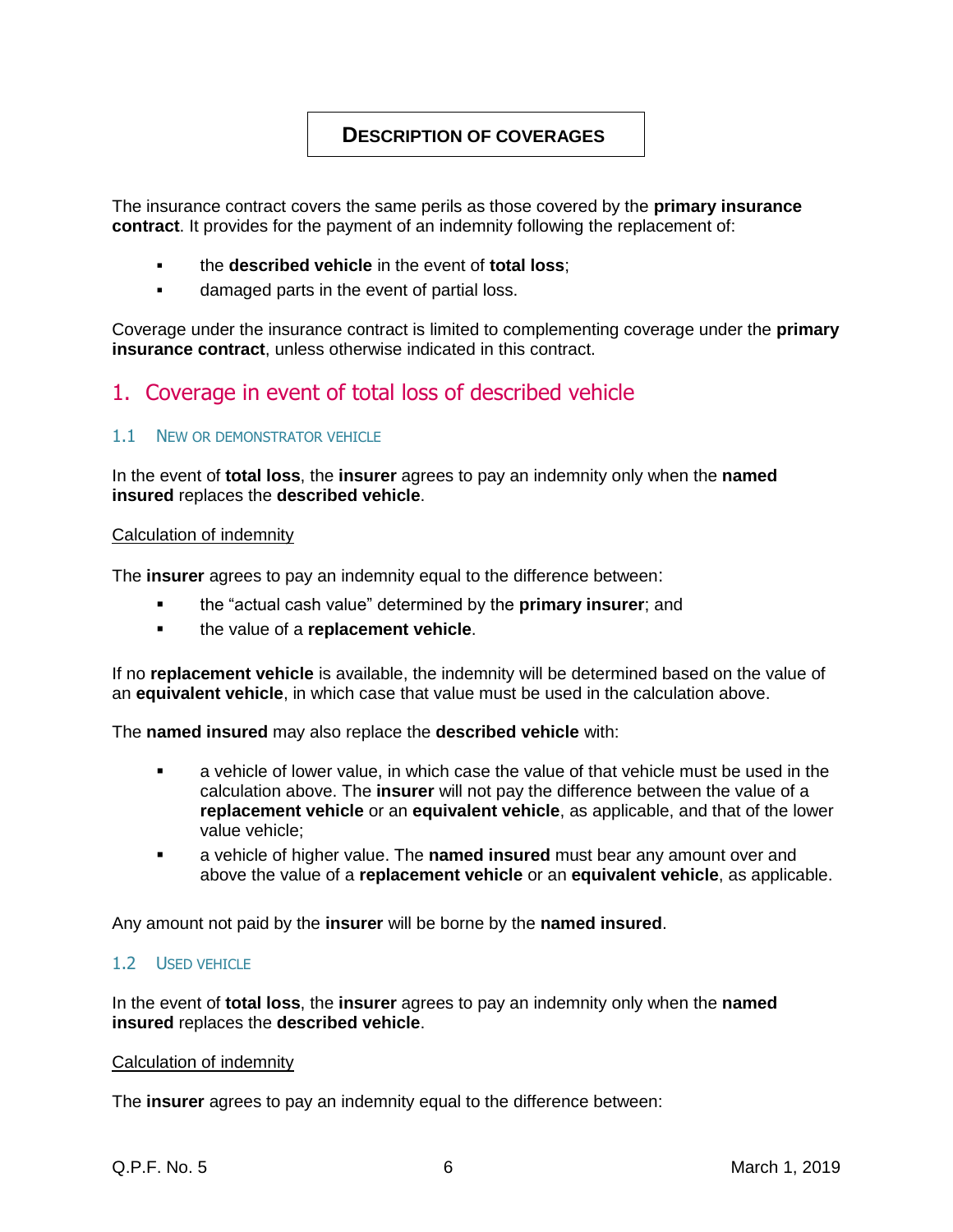- the "actual cash value" determined by the **primary insurer**; and
- the **marked-up value** of the **described vehicle**.

The **named insured** may also replace the **described vehicle** with:

- a vehicle of lower value. The **insurer** will not pay the difference between the **marked-up value** of the **described vehicle** and that of the lower value vehicle;
- a vehicle of higher value. The **named insured** bears any amount over and above the **marked-up value** of the **described vehicle**.

Any amount not paid by the **insurer** will be borne by the **named insured**.

## <span id="page-7-0"></span>2. Coverage in event of partial loss of described vehicle

In the event of partial loss, this coverage will apply only if the **described vehicle** is a new or demonstrator vehicle.

When damaged parts cannot be repaired and are replaced with new original equipment manufacturer parts, the **insurer** agrees to bear the difference between:

- the value determined by the **primary insurer** for the damaged parts; and
- the cost of replacing those parts with new original equipment manufacturer parts.

If any new original equipment manufacturer parts are out of stock or no longer manufactured, the liability of the **insurer** will be limited to the latest list price of those parts.

Any amount not paid by the **insurer** will be borne by the **named insured**.

## <span id="page-7-1"></span>3. Additional coverages

In the event of **total loss** or partial loss of the **described vehicle**, the following coverages will apply even if the **insurer** had no amount to bear or pay, provided the **primary insurer** has paid an indemnity.

### <span id="page-7-2"></span>3.1 BEARING OF DEDUCTIBLE

In the event of **total loss**, the **insurer** bears the **deductible** assumed by the **named insured** under the **primary insurance contract** up to a maximum of \$\_\_\_\_\_\_\_.

In the event of partial loss, the **insurer** bears the **deductible** assumed by the **named insured** under the **primary insurance contract** up to a maximum of \$\_\_\_\_\_\_\_.

The **named insured** will assume any amount of **deductible** exceeding the above maximum.

### <span id="page-7-3"></span>3.2 REIMBURSEMENT OF VEHICLE LEASING EXPENSES

The **insurer** bears any leasing expenses for a vehicle similar to the **described vehicle** when the **named insured** is deprived of his or her vehicle as a result of a loss covered by the **primary insurance contract**.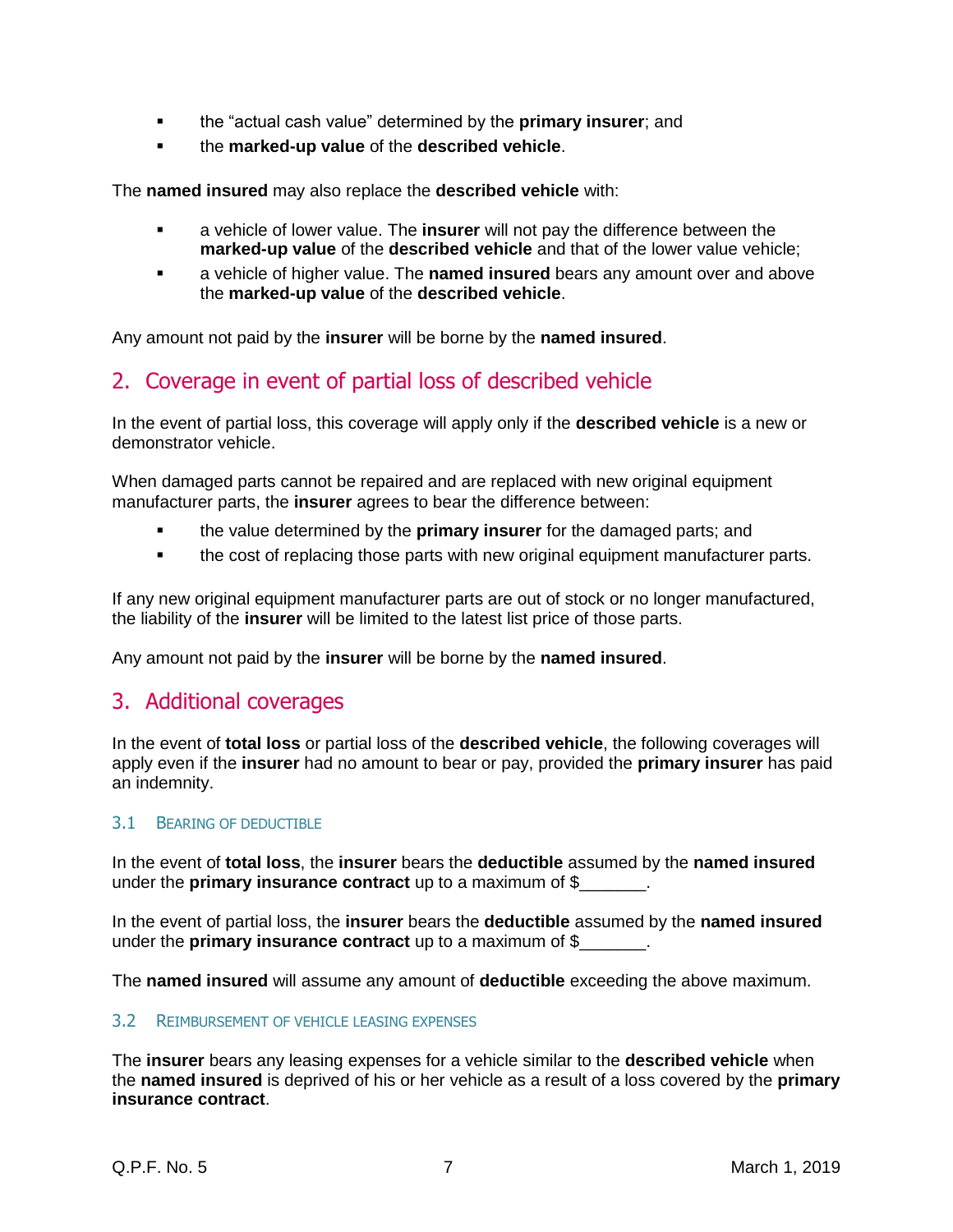These expenses will be reimbursed if the **primary insurer**:

- does not bear the expenses; or
- only bears part of the expenses, in which case only expenses not borne by the **primary insurer** will be reimbursed.

Expenses incurred from the first day of leasing will be reimbursed up to a maximum amount of \$ per day (including taxes) and \$ in total (including taxes).

## <span id="page-8-0"></span>4. Applicability

### <span id="page-8-1"></span>4.1 APPLICABILITY OF COVERAGE

In order for coverage under the insurance contract to apply, the following conditions must be met:

- 1. On the date of the loss, the **named insured** holds a **primary insurance contract** that covers the **described vehicle**.
- 2. The **primary insurer** has paid an indemnity to the **named insured** who is entitled to benefit from coverage under the insurance contract.
- 3. The **named insured** has replaced the **described vehicle** and submitted to the **insurer** a copy of the purchase contract, long-term lease or contract of leasing for the new vehicle so that the **insurer** is able to determine the indemnity to be paid.
- 4. For coverage in the event of partial loss, the **named insured** has replaced the damaged parts and submitted supporting documents to the **insurer** so that it is able to determine the indemnity to be paid.

### <span id="page-8-2"></span>4.2 SPECIFIC RULE FOR VEHICLES LEASED OR UNDER A CONTRACT OF LEASING

When the owner and a lessee are named in Item 1, "*Declarations*" of the insurance contract, only the lessee is entitled to benefit from coverage under the insurance contract.

### <span id="page-8-3"></span>4.3 CHANGE OF VEHICLE

Coverage under the insurance contract may not be transferred to another vehicle. If the **named insured** changes vehicles, the insurance contract will terminate.

In such an instance, the **named insured** will be entitled to a refund, as specified in Article 2, "*Effective date, renewal and expiry of insurance contract*."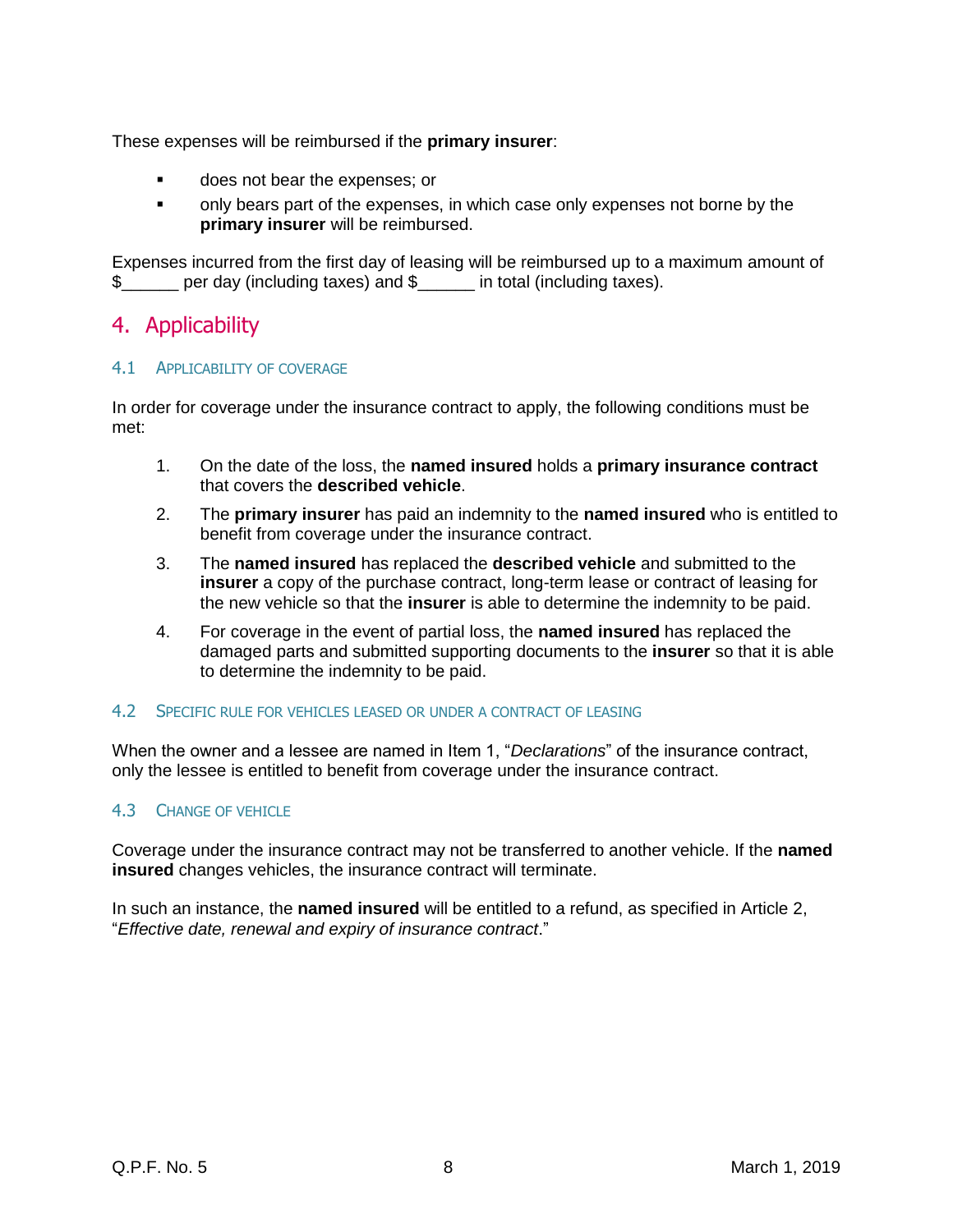# <span id="page-9-0"></span>**EXCLUSIONS**

Unless indicated otherwise in the "*Declarations*" section, the following are excluded from coverage under the insurance contract:

- vehicles used for commercial purposes;
- utility vehicles whose gross vehicle weight is equal to or greater than 4,500 kg (10,000 lbs);
- vehicles used for public service purposes, including:
	- ambulances;
	- buses;
	- driving school vehicles;
	- funeral directors' vehicles;
	- government or municipal service vehicles, including police or fire department vehicles;
	- Taxicabs.
- equipment and accessories, as well as any other option added to the **described vehicle** by the **named insured** if they do not appear in the purchase contract, longterm lease or contract of leasing.

The following are also excluded under the insurance contract:

- any claim arising from a loss not covered by the **primary insurance contract**;
- **EXED any claim that the primary insurer** refuses to indemnify for any reason whatsoever;
- any reduction in indemnity applied by the **primary insurer** for any reason whatsoever.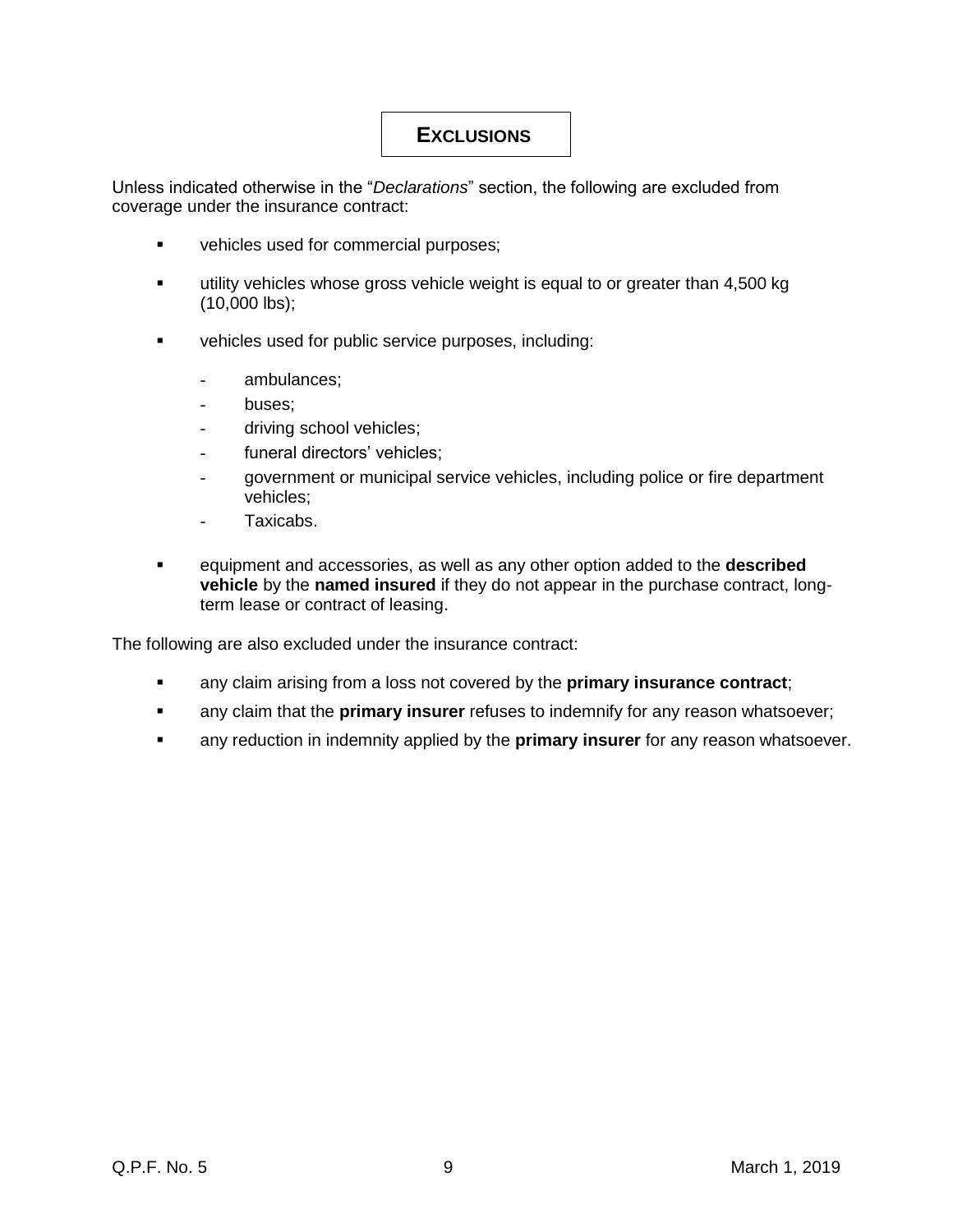## <span id="page-10-0"></span>**GENERAL CONDITIONS**

## <span id="page-10-1"></span>1. Laws applicable to insurance contract

The insurance contract is governed by the following laws:

- *Civil Code of Québec*;
- *Code of Civil Procedure of Québec*.

Some of the general conditions of the insurance contract are a simplified version of the requirements of the above laws. In case of any ambiguity or discrepancy, the terms of the laws will prevail.

# <span id="page-10-2"></span>2. Inspection of described vehicle

At any reasonable time, the **insurer** is entitled to inspect the **described vehicle** and its equipment and accessories.

# <span id="page-10-3"></span>3. Notices to insurer and named insured

Notices to the **insurer** may be sent by any recognized means of communication to the **insurer** or its authorized representative.

Notices to the **named insured** may be delivered personally to the **named insured** or by mail to the **named insured**'s last known address.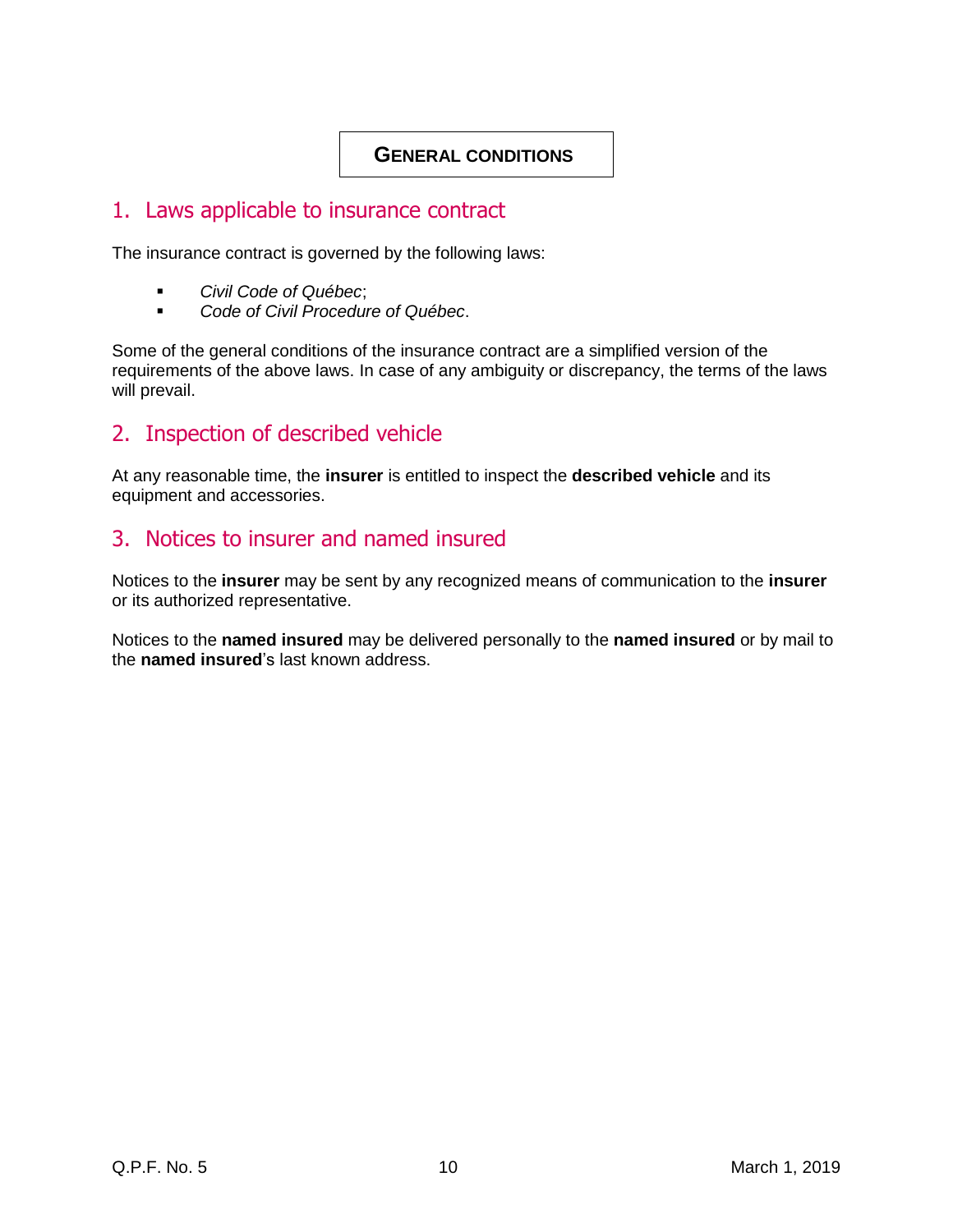## **REPORTING A LOSS AND SUBMITTING A CLAIM**

## <span id="page-11-1"></span><span id="page-11-0"></span>1. What to do in the event of loss

### <span id="page-11-2"></span>1.1 REPORT LOSS

Notice must be given to the **insurer** as soon as the **named insured** becomes aware of a loss that may be covered under the insurance contract.

Any interested person may also give such notice to the **insurer**.

Failure to fulfil the obligation to report the loss will result in the **named insured** losing his or her right to indemnity if such failure causes prejudice to the **insurer**.

### 1.2 REPORT ANY ADDITIONAL INFORMATION

When so requested by the **insurer**, the **named insured** will be required to inform the **insurer** as soon as possible of all the circumstances surrounding the loss, including:

- the probable cause of the loss;
- the nature and extent of the **damage**;
- the location of the **described vehicle** or any other property;
- the rights of any person other than the **named insured**;
- any other insurance contracts that may apply.

The **named insured** must also provide the **insurer** with supporting documents. In addition, the **insurer** may require proof of the indemnity paid by the **primary insurer**. The **named insured** must declare under oath that all of the information provided is true.

If, for any serious reason, the **named insured** is unable to fulfil these obligations as soon as possible, the **named insured** will be entitled to a reasonable time in which to do so.

If the **named insured** fails to fulfil these obligations, any interested person may do so on the **named insured**'s behalf.

### <span id="page-11-3"></span>1.3 CONSEQUENCES OF DECEITFUL REPRESENTATIONS

If a person makes a deceitful representation relating to a loss, the person will lose his or her right to an indemnity. The person will lose that right solely with respect to the **damage** caused by the occurrence of the peril to which the deceitful representation relates.

However, if the occurrence of the peril caused **damage** both to property for occupational use and to personal property, the person will lose his or her right to an indemnity solely with respect to the **damage** caused to the class of property to which the deceitful representation relates.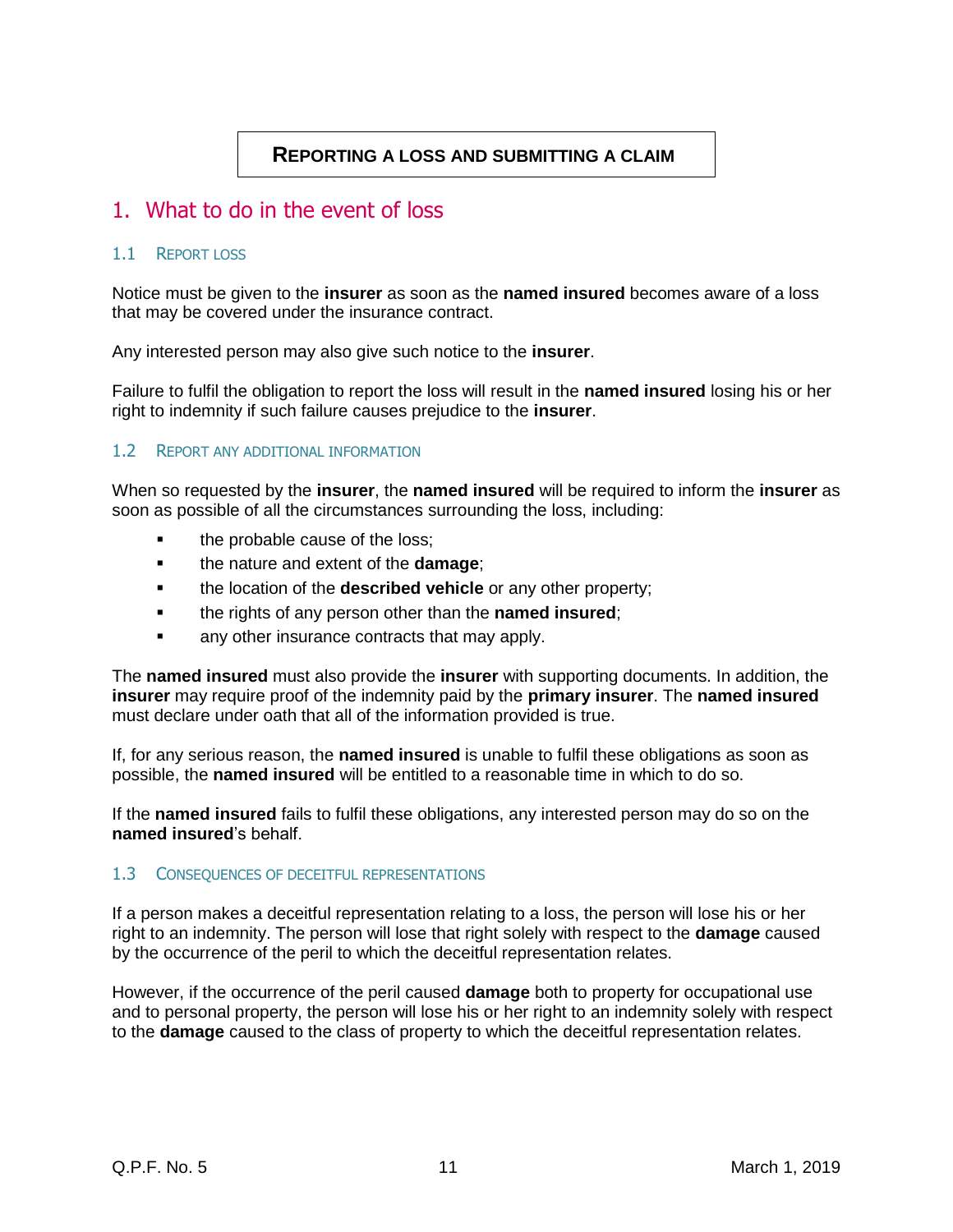# <span id="page-12-0"></span>2. Time of payment

The **insurer** must pay the indemnity:

- within 60 days after the date on which the loss is reported to the **insurer**; or
- within 60 days after receipt by the **insurer** of the information or supporting documents that it requested.

# <span id="page-12-1"></span>3. Right of insurer after bearing amount (*right of subrogation*)

### <span id="page-12-2"></span>3.1 GENERAL RULE

After having borne an amount, the **insurer** will be subrogated to the rights of the **named insured** against the person responsible for the **damage** caused to the **described vehicle**. This means that the rights of the **named insured** are transferred to the **insurer**.

Subrogation operates up to the amount borne by the **insurer**.

If the **insurer** cannot exercise its right of subrogation due to any act of the **named insured**, the **insurer** may be fully or partly released from its obligations towards the **named insured**.

### <span id="page-12-3"></span>3.2 EXCEPTIONS

In the following two instances, the **insurer** cannot ask the person responsible for the **damage** to reimburse the amount that it has borne:

- a) When that person is a member of the **named insured**'s household.
- b) When that person had care, custody or control of the **described vehicle**, with the consent of the **named insured**. This latter exception will not apply if the person:
	- was engaged in a **garage business** at the time of loss; or
	- failed to comply with the insurance contract or the **primary insurance contract**.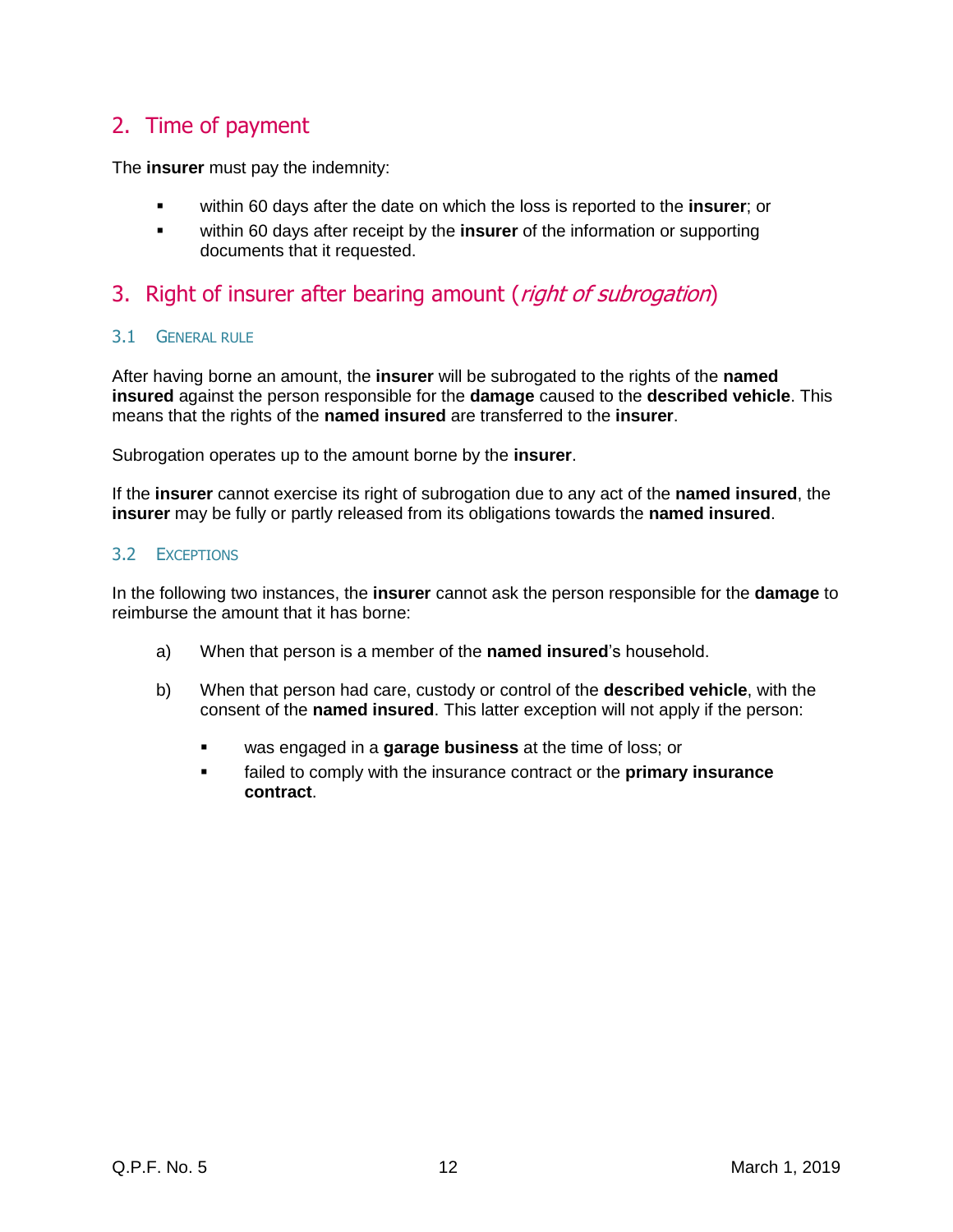# <span id="page-13-0"></span>**EFFECTIVE DATE, RENEWAL AND EXPIRY OF INSURANCE CONTRACT**

## <span id="page-13-1"></span>1. Effective date and expiry of insurance contract

The insurance contract takes effect and expires at the time and dates indicated in Item 2, "*Declarations*" or, where applicable, in the **endorsement**.

# <span id="page-13-2"></span>2. Termination of insurance contract prior to expiry date

The insurance contract will terminate prior to its expiry date if:

- the **described vehicle** is a **total loss** and the **insurer** has fulfilled its obligations; or
- the use of the **described vehicle** is changed to a use indicated under "*Exclusions*" and the change was not authorized by the **insurer**.

In addition, coverage under the insurance contract may not be transferred to another vehicle. If the **named insured** changes vehicles, the insurance contract will terminate.

In all instances, the **insurer** must refund to the **named insured** any overpayment of **insurance premiums**, as calculated according to the "*Cancellation table*." The "*Cancellation table*" is part of the insurance contract.

# <span id="page-13-3"></span>3. Renewal of insurance contract

Upon its expiry date, the insurance contract will terminate and may not be renewed.

- <span id="page-13-4"></span>4. Cancellation of insurance contract (ending of insurance contract)
- <span id="page-13-5"></span>4.1 CANCELLATION BY NAMED INSURED

### 4.1.1 CONDITIONS TO BE MET

The **named insured** may cancel the insurance contract at any time by giving written notice to the **insurer**.

**Named insureds** may mandate one or more of them to send a notice on behalf of them all.

Cancellation takes effect upon receipt by the **insurer** of the notice from each **named insured** or his or her mandatary.

### 4.1.2 REFUND OF INSURANCE PREMIUM

If the insurance contract is cancelled by the **named insured**, the **insurer** must refund any overpayment of **insurance premiums**, as calculated according to the "*Cancellation table*." The "*Cancellation table*" is part of the insurance contract.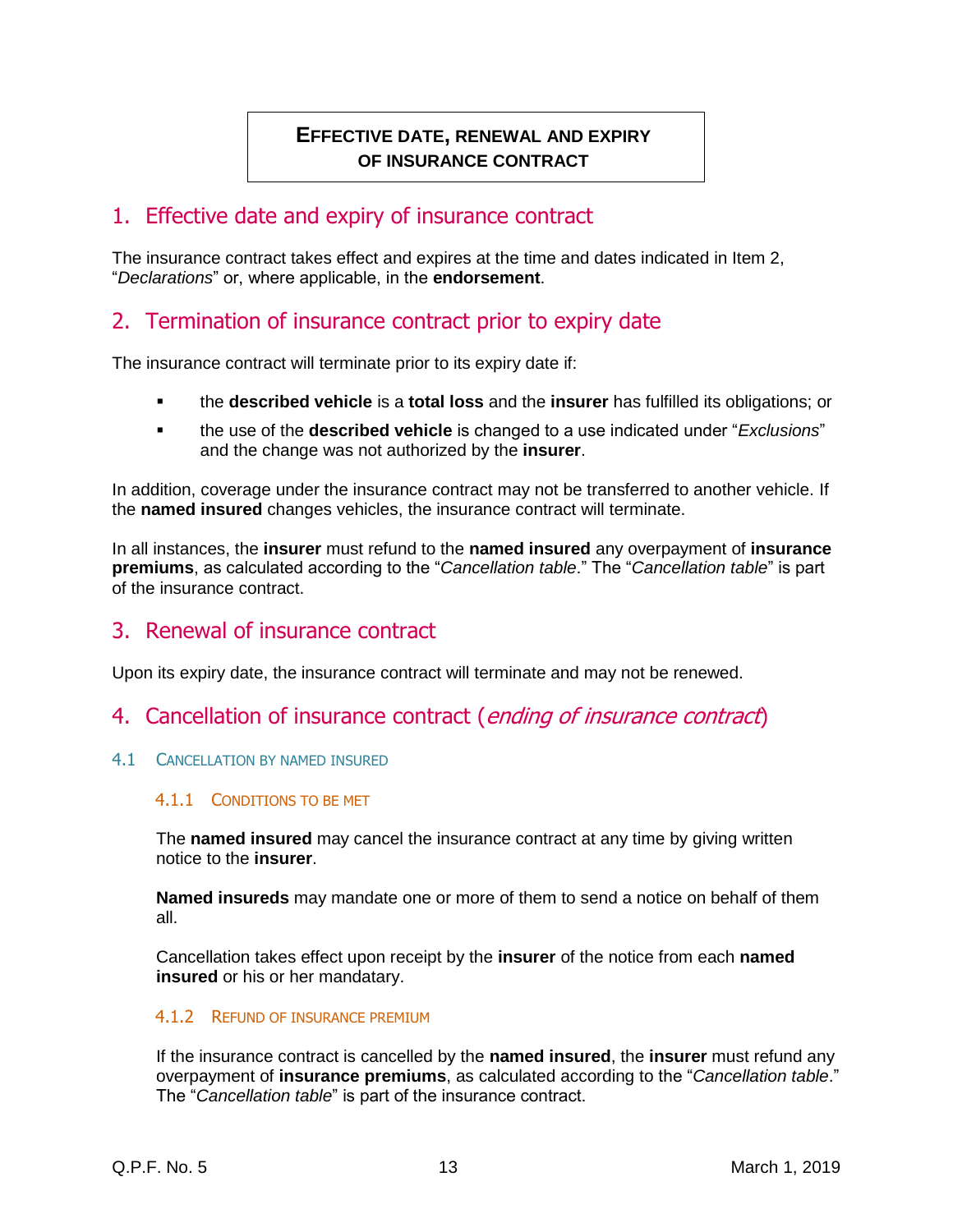However, if the **insurance premium** was paid to the **insurer** by the insurance broker or the distributor, the **named insured** may be refunded solely for what has actually been paid or refunded to the insurance broker or the distributor.

### <span id="page-14-0"></span>4.2 CANCELLATION BY INSURER

### 4.2.1 CONDITIONS TO BE MET

The **insurer** may cancel the insurance contract if the **insurance premium** has not been paid.

The **insurer** must send a written notice to each **named insured** or his or her mandatary.

Cancellation takes effect 15 days after receipt of the notice by each **named insured** or his or her mandatary, at their last known addresses.

### 4.2.2 REFUND OF INSURANCE PREMIUM

If the **insurer** cancels the insurance contract, it will be entitled only to the portion of the **insurance premium** corresponding to the number of days for which the **named insured** was actually covered under the insurance contract.

If the **named insured** paid the **insurance premium** in advance, the **insurer** must refund the overpayment. However, if the **insurance premium** was paid to the **insurer** by the insurance broker or the distributor, the **named insured** may be refunded solely for what has actually been paid or refunded to the insurance broker or the distributor.

### <span id="page-14-1"></span>4.3 CANCELLATION FOLLOWING REMOVAL OF COVERAGE UNDER PRIMARY INSURANCE CONTRACT

If the **named insured** removes coverage under his or her **primary insurance contract** and therefore does not receive any indemnity for the **described vehicle** in the event of a **total loss**, the complementary coverage of this contract does not apply. In this case, the **insurer** must retroactively terminate the insurance contract and refund the **named insured** any overpayment of **insurance premiums**.

### 4.3.1 CONDITIONS TO BE MET

In order for the **insurer** to terminate the insurance contract, the **named insured** must provide supporting documents to establish:

- the date when the coverage was removed from the **primary insurance contract**; and
- the complete and permanent loss of the **described vehicle**.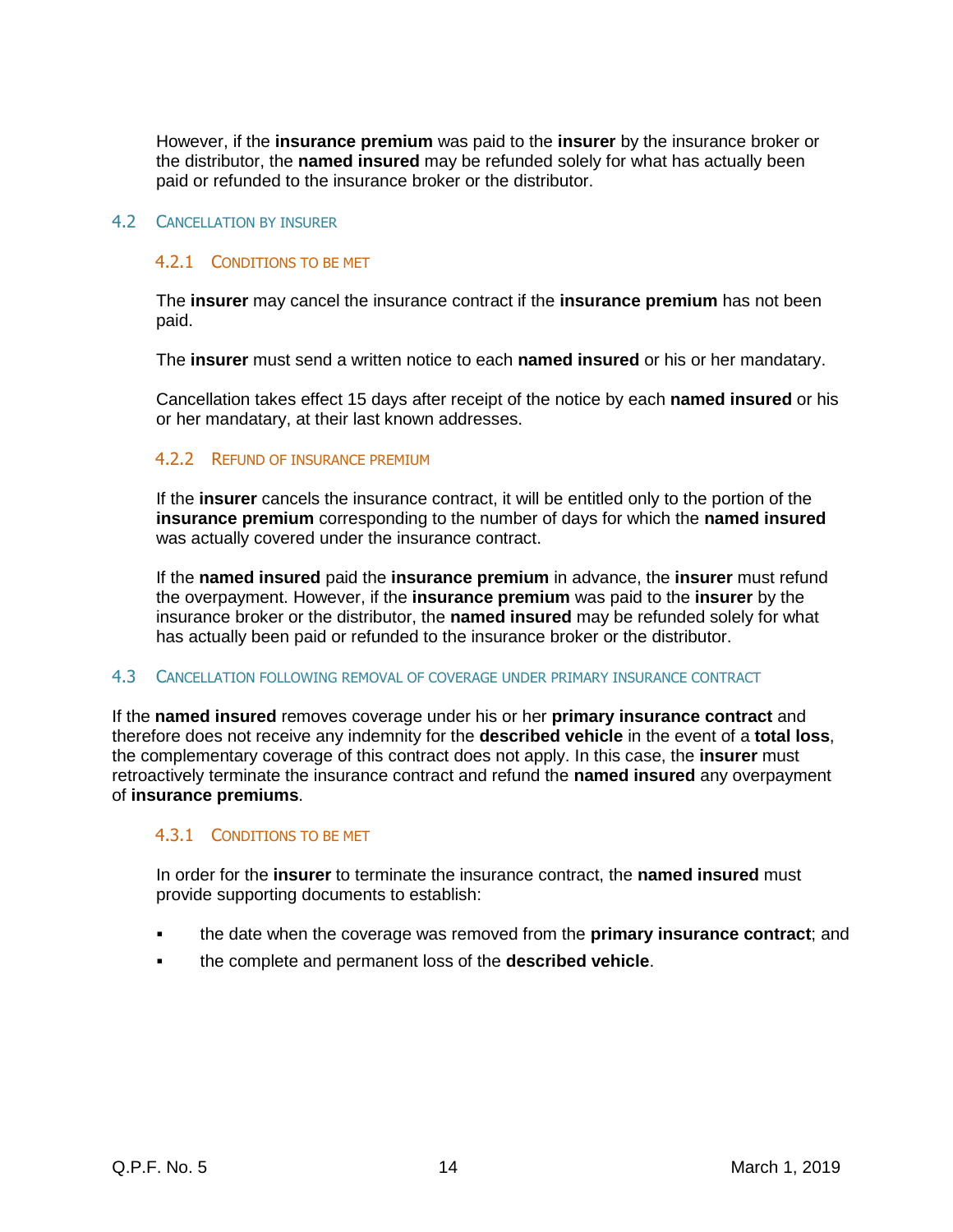### 4.3.2 REFUND OF INSURANCE PREMIUM

To calculate the refund of the **insurance premium**, the **insurer** refers to the "*Cancellation table*" and uses the date when the coverage was removed. The "*Cancellation table*" is part of the insurance contract.

However, if the **insurer** has paid an indemnity for a loss that occurred after the date of the removal, the **insurer** will use the date of the day following the loss.

If the **insurance premium** was paid to the **insurer** by the insurance broker or the distributor, the **named insured** may be refunded solely for what has actually been paid or refunded to the insurance broker or the distributor.

<span id="page-15-0"></span>**CANCELLATION TABLE**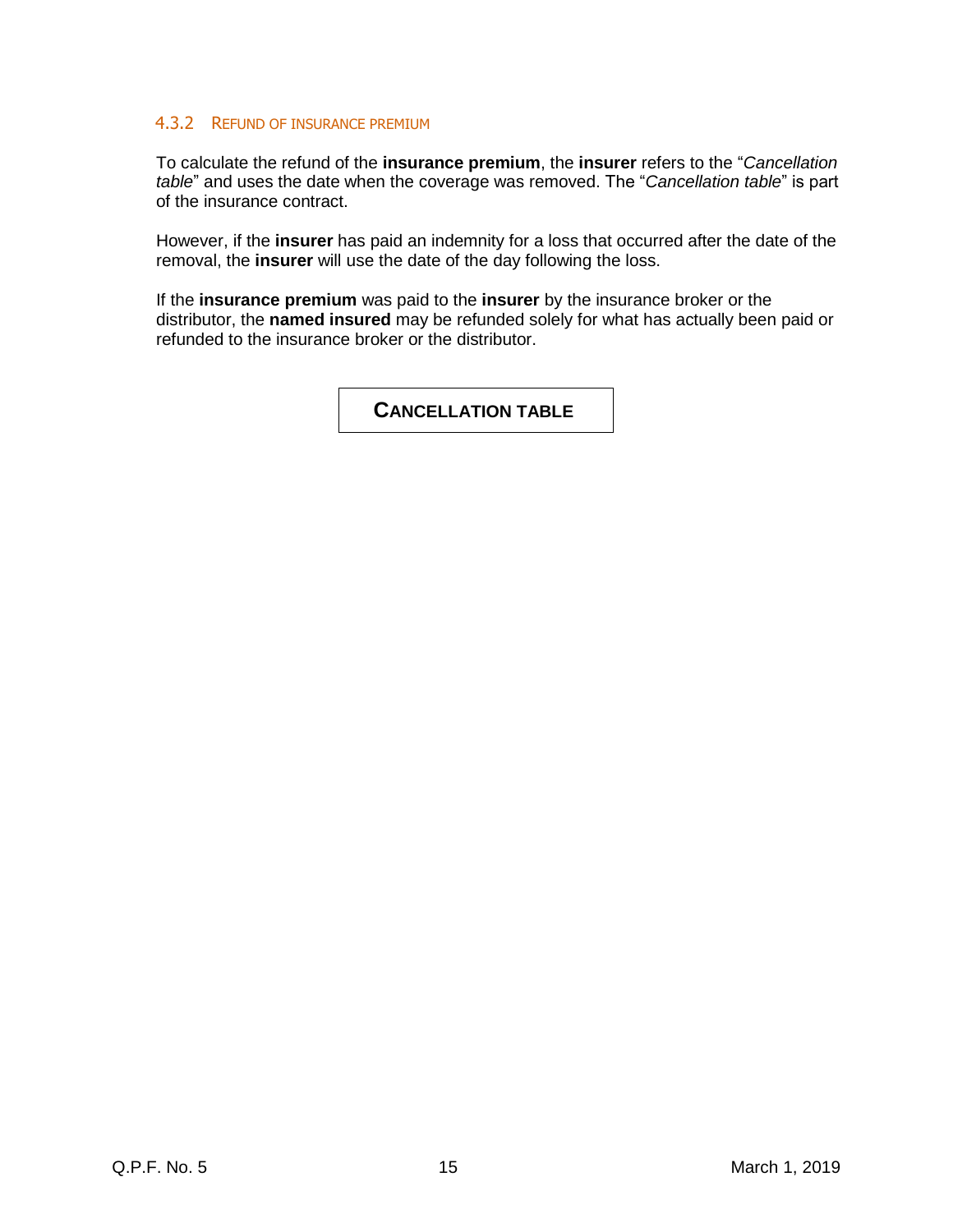## <span id="page-16-0"></span>**DEFINITIONS**

The definitions below apply to the words and expressions shown in bold in the insurance contract.

**DAMAGE:** Any property damage caused to the **described vehicle**.

**DEDUCTIBLE:** The amount left to be paid by the **named insured** under the **primary insurance contract**.

**DESCRIBED VEHICLE:** A vehicle designated in Item 3, "*Declarations*."

**ENDORSEMENT:** A document modifying the insurance contract and officially called "Québec Endorsement Form" or "Q.E.F."

**EQUIVALENT VEHICLE:** A new vehicle with similar specifications, equipment and accessories as those of the **described vehicle**:

- of the current year, if available; or
- **of the year subsequent to the loss.**

**GARAGE BUSINESS:** Includes any business activity involving the custody, selling, equipping, repairing, maintaining, storing, parking, moving or servicing of **motor vehicles**, trailers or semitrailers.

**INSURANCE PREMIUM:** The amount payable to the **insurer** in consideration of the coverage provided under the insurance contract.

**INSURER:** The insurer of this insurance contract.

### **MARKED-UP VALUE:**

- If the **described vehicle** was purchased or leased from a dealer of **motor vehicles**, trailers or semi-trailers in the 60 days preceding the effective date of the insurance contract, the marked-up value will be the **purchase price** of the **described vehicle** increased by ……..% compounded annually, calculated in proportion to the number of days elapsed between the effective date of the contract and the date of the **total loss**.
- In all other instances, the marked-up value will be the value of the **described vehicle** on the date of **total loss** increased by ……..% compounded annually, calculated in proportion to the number of days elapsed between the effective date of the insurance contract and the date of the **total loss**.

**MOTOR VEHICLE:** A vehicle propelled by any power other than muscular force and adapted for transportation on public highways but not on rails.

**NAMED INSURED:** A person specified in Item 1, "*Declarations*."

**PRIMARY INSURANCE CONTRACT:** "Québec Automobile Insurance Policy Form (Q.P.F.) No. 1 – *Owners' Form*" or "Québec Automobile Insurance Policy Form (Q.P.F.) No. 4 – *Garage Form*"